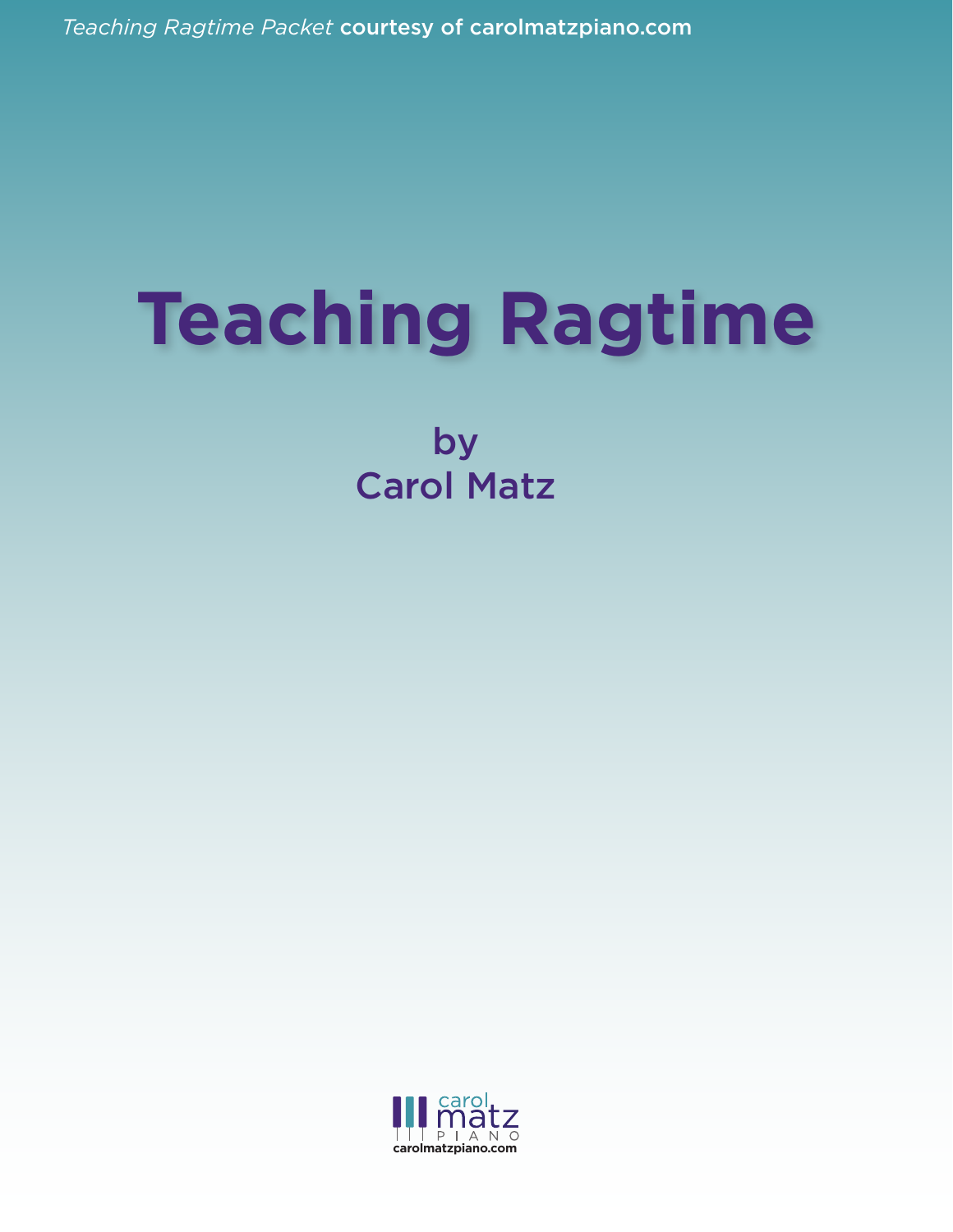

### **Teaching Ragtime** by Carol Matz

#### **Ragtime in Context**

In the 1970s, there was a major ragtime revival, partly due to the popular movie *The Sting*. This revival was great for piano teachers and students since it opened up a whole new genre to further explore. The soundtrack to *The Sting* featured many Scott Joplin pieces, including "The Entertainer," "The Easy Winners," and "Solace." The great Marvin Hamlisch created orchestrations of many of the ragtime pieces featured in the film. His versions are in a rather up-tempo, staccato style, which is an interpretation that has stuck in a lot of people's minds whenever they think of ragtime.

However, I want to emphasize that most of Joplin's rags have a tempo marking that simply says "Not fast," with no metronome mark. Ragtime developed from marches, which are usually around 120 beats per minute. (Think of Sousa's "Stars and Stripes Forever" as an example). You might use this march tempo as a guideline, but rags can be played slower than this, especially when Joplin indicates *Slow march tempo*.

In addition to tempo, another ragtime performance issue to think about is the use of pedal, which is a bit controversial and has no "right answer," since pedal is not indicated in the score. Most rags, in their original form, contain numerous octaveto-chord jumps, and many performers use pedal to bridge this jump (pedal down on the octave, up on the chord). In any case, pedal is appropriate in slower ragtime pieces, such as Joplin's "Solace." In mid-tempo rags, it's up to the performer whether the piece should be staccato or more lyrical. Rags can be beautiful pieces when interpreted lyrically. If you're interested in hearing some wonderful interpretations, you might



*"The Easy Winners" cover (1901)*

listen to the Joplin recordings by pianist Joshua Rifkin (especially his recordings of "The Entertainer" and "Gladiolus Rag").

The most defining characteristic of ragtime is a syncopated melody against a steady left-hand accompaniment. To help students work on common syncopations found in ragtime, I've created the "Ragtime Exercises" pages found in this PDF. These exercises help students develop *rhythmic coordination between the hands*, which is essential for ragtime performance.

In addition to the exercises, I have also included an Early Intermediate to Intermediate arrangement of the Joplin piece "The Easy Winners." Please enjoy using these free materials in your studio! (Photocopying for your own students is allowed, but please, no mass distribution or sharing online.)

#### Carol Matz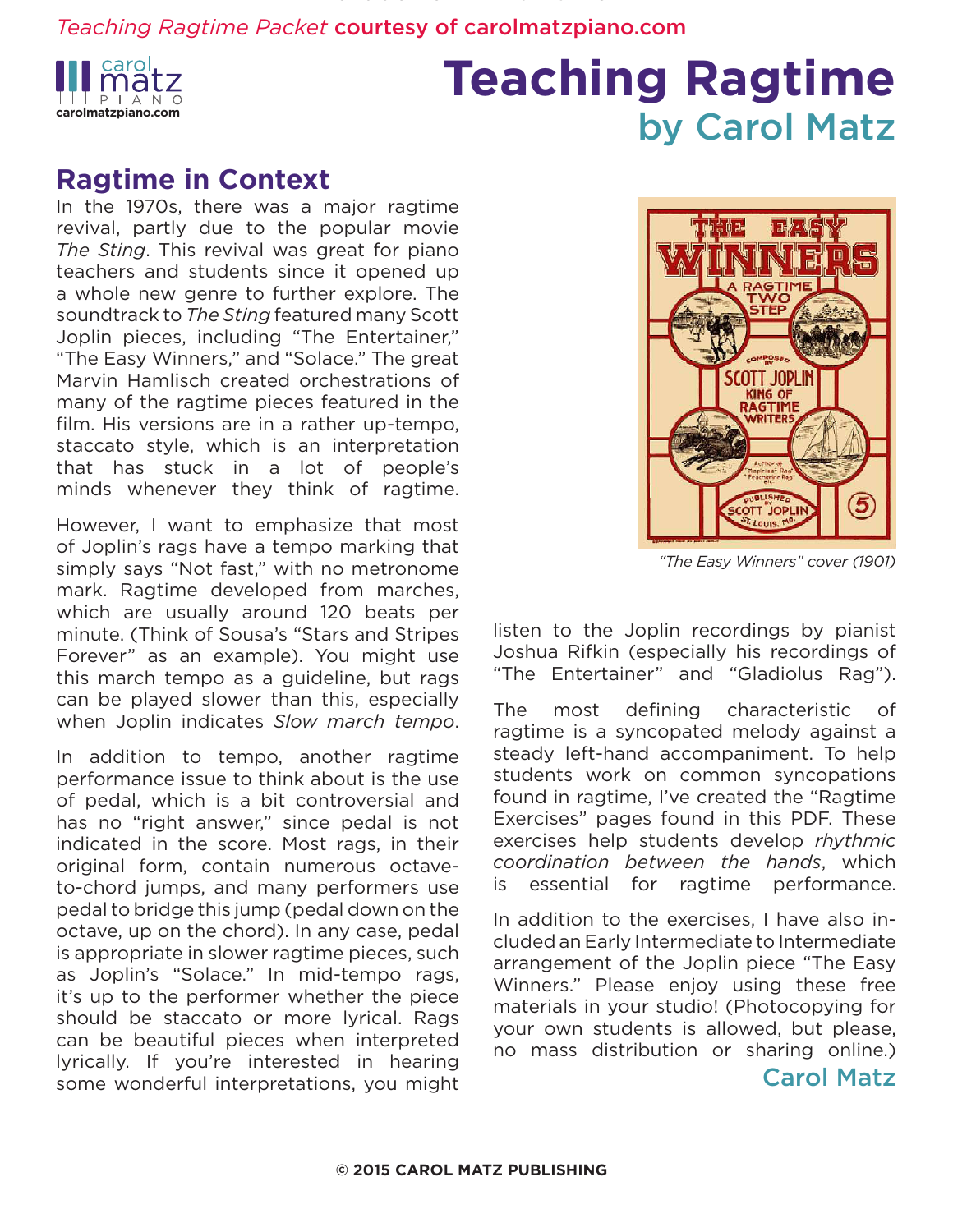

## **Ragtime Exercises** by Carol Matz

#### **Overview**

*Syncopation* is an accent, or stress, on an upbeat, which is normally a weak beat. It is one of the most characteristic elements of ragtime, but it can be tricky for students to feel. The following exercises help develop rhythmic coordination between the hands, using three common syncopations.

#### **Practice Steps**

Be sure that students practice the following exercises *slowly*, eventually building to a moderate tempo. Ragtime should not be played quickly.

- For each exercise, have the student practice *hands separately* first. **1**
- Before putting the hands together, have the student play the right-hand melody while the left hand taps quarter-note beats on his or her lap. **2**
- Have the student practice both variations of each exercise. The first variation uses *blocked chords* in the LH. The second variation uses *broken chords*. **3**

#### **Exercise 1 Eighth notes tied between measures**



*Variation 1 (LH blocked chords)*

*Variation 2 (LH broken chords)*



(Syncopation exercises based on Scott Joplin's *School of Ragtime*.)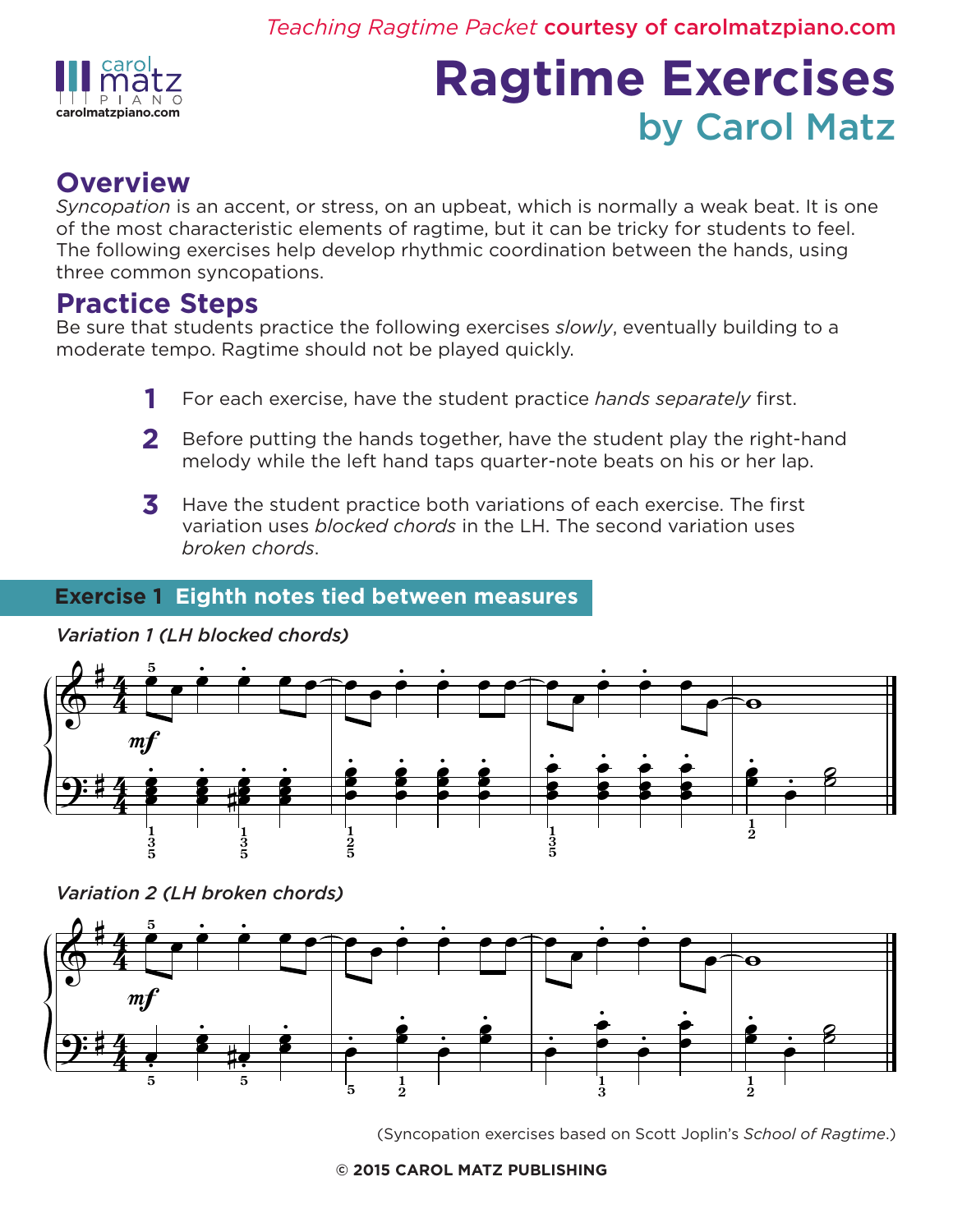### **Ragtime Exercises, page 2**

#### **Exercise 2 Quarter note on the upbeat**

*Variation 1 (LH blocked chords)*



*Variation 2 (LH broken chords)*



#### **Exercise 3 Eighth notes tied between beats 2 and 3**



*Variation 2 (LH broken chords)*



*Variation 1 (LH blocked chords)*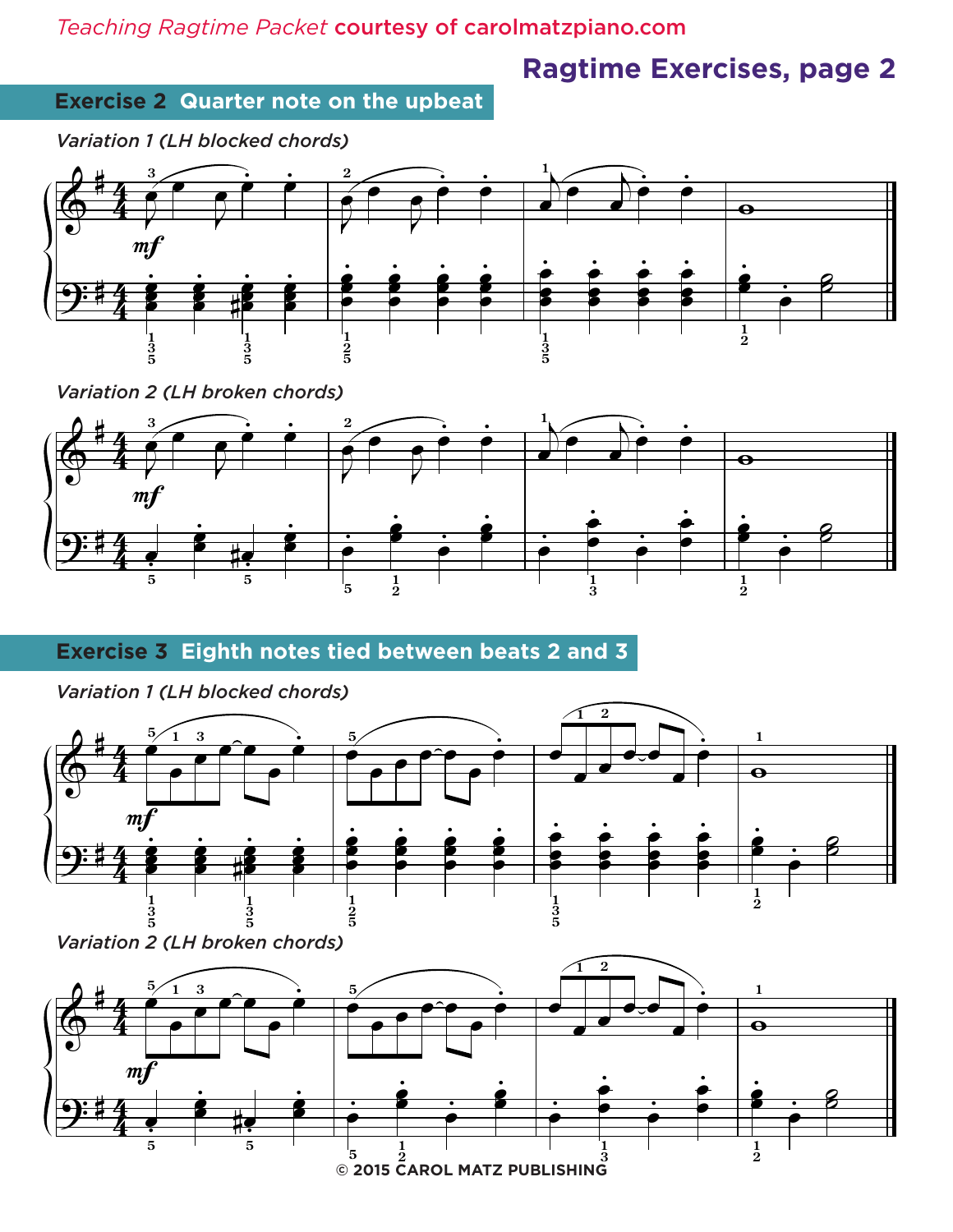

### **The Easy Winners** carolmatzpiano.com **(A Ragtime Two Step)**

Scott Joplin Arranged by Carol Matz







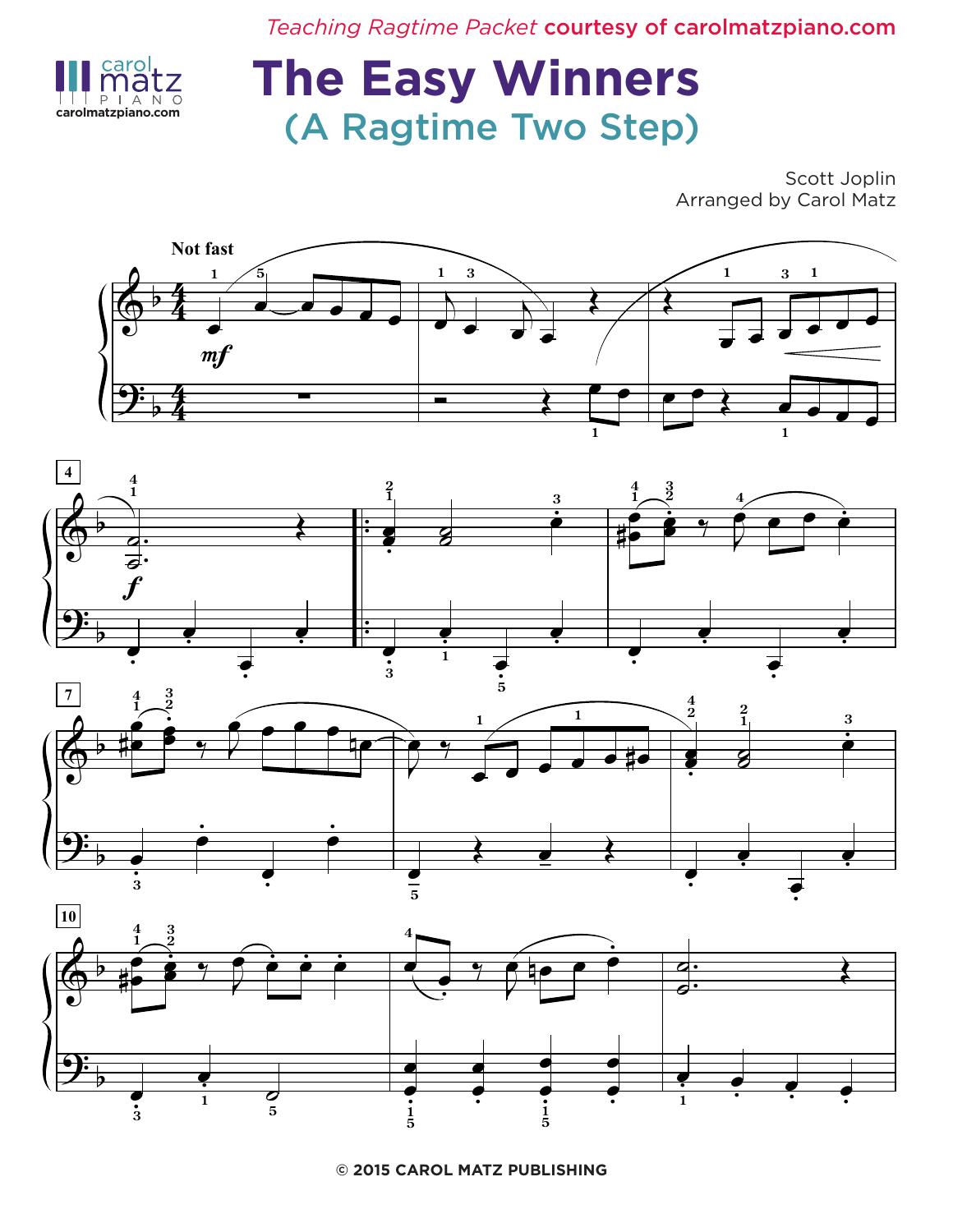![](_page_5_Figure_1.jpeg)

![](_page_5_Figure_2.jpeg)

![](_page_5_Figure_3.jpeg)

![](_page_5_Figure_4.jpeg)